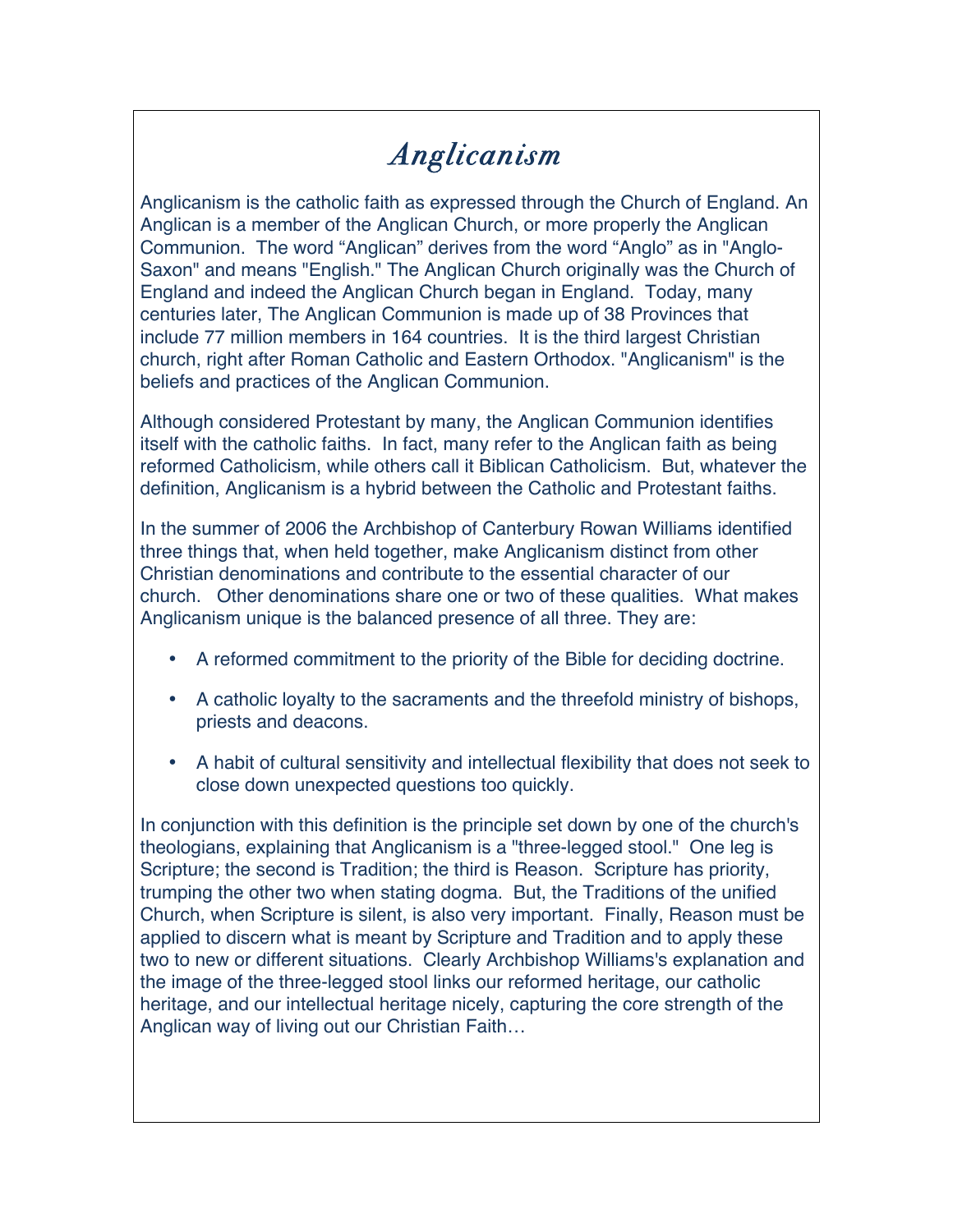1. A reformed commitment to the priority of the Bible.

The word "Doctrine" means a belief or set of beliefs that is taught. For Example, the Doctrine of the Trinity is taught by all Christians. In Anglicanism all Doctrine is based on the Holy Bible. We approach the Bible as the word of God given to us for our instruction and formation. In addition to Scripture, we also take very seriously the customs and beliefs of those who have gone before us. Of particular importance are the teachings of the very first Christians. We call these beliefs passed down through the generations, "Traditions."

But there are times when we need our best intellectual abilities, or "Reason," to lead us to deeper and richer understandings of God's Holy Word and also God's Will. This results in the reworking of our doctrine, as it did in the abolition of the English Slave Trade and in allowing the remarriage of divorced persons.

We are cautious about changing doctrine that has been taught for hundreds of years. We will do so and have, but only when we are convinced that a deeper understanding of God's unchanging Word requires such a change. But, upholding the authority of Scripture in determining doctrine provides us with a solid foundation.

2. A catholic loyalty to the sacraments and the threefold ministry of bishops, priests and deacons,

The second distinctive of Anglicanism has two parts: a catholic loyalty to the Sacraments and the threefold order of ministry. To understand the sacraments, we need to understand "Grace."

Grace is the "unmerited divine assistance given humans for their regeneration or sanctification." Grace is the power to change lives. God gives it to us. We cannot earn it, and we do not deserve it. God gives it to us so that we can become holy people.

We receive Grace when we encounter God. A sacrament is an outward and visible sign of an inward invisible grace. Sacraments are means of receiving grace. Sacraments are encounters with God. While all things are potentially sacramental, we Anglicans talk about two major sacraments and five minor sacraments. The two major sacraments are Holy Baptism and Holy Communion. These are sacraments that Christ, Himself, instituted. The five minor are called minor only because not everyone experiences them. These include Ordination, Marriage, Confession, Last Rites, and Confirmation.

Baptism is a sacrament for the beginning of our faith journey and Holy Communion is a Sacrament for the journey. What we feel isn't as important as knowing that the Grace of our Lord Jesus Christ is working in us as we participate.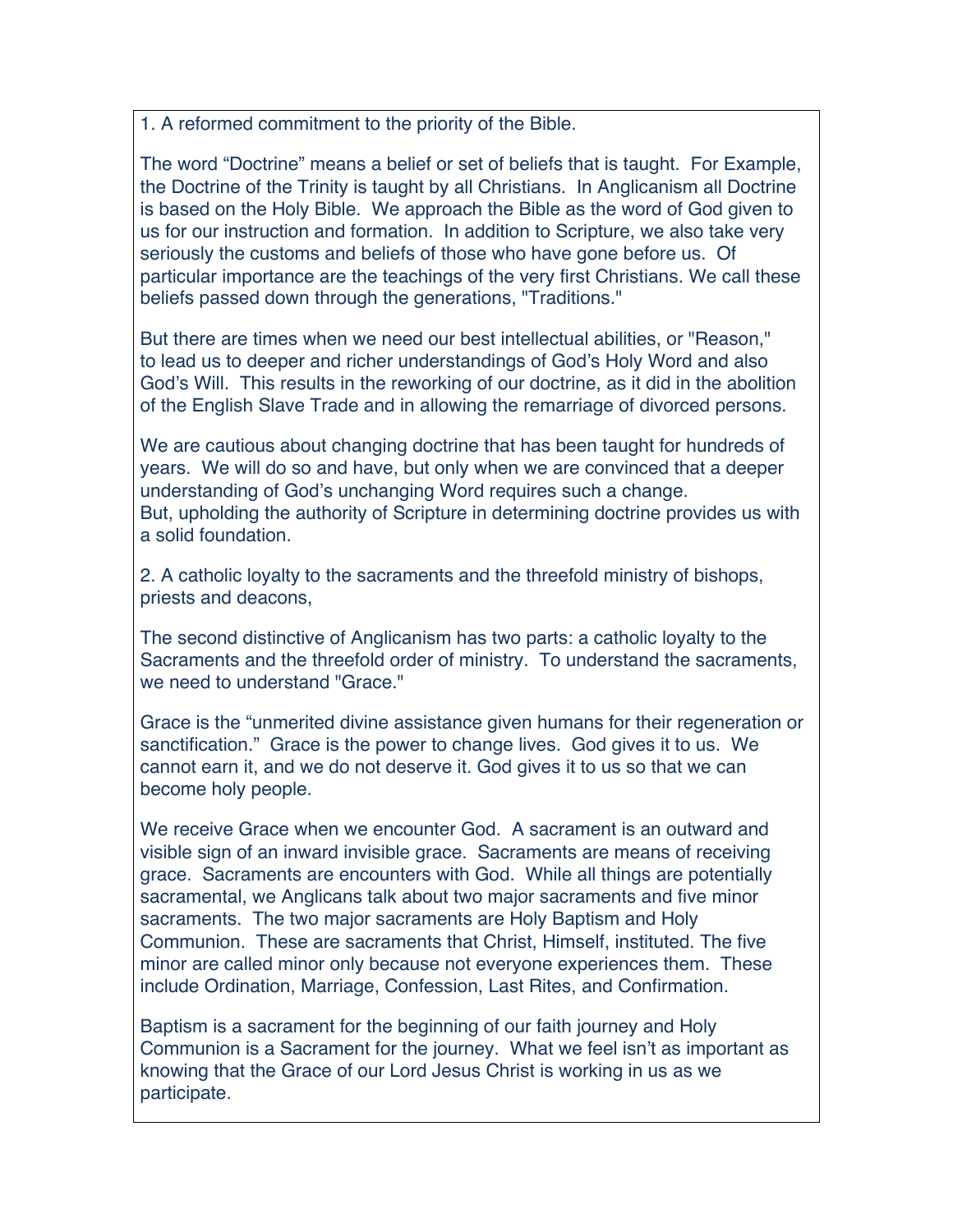Very early in the church's history it ordered itself into four ministries. They are Bishops, Priests, Deacons, and Laypeople. Originally, the church only had Bishops and Deacons, but when Christianity became the state religion of the Roman Empire, Bishops could no longer "feed" the entire "flock." They thus founded the priestly order as a subset of the role of the Bishop. This traditional division of roles has proven helpful over the centuries. Other churches have other patterns of ministry and other titles, but Anglicans continue, along with the Orthodox Church and Roman Catholic Church, with this traditional pattern. This chain of bishops ordaining bishops, priests, and deacons ties us to the very early church and is a living reminder of our tradition. We call this chain of ordination the "Apostolic Succession" and believe that the chain began with the first apostles.

3. A habit of cultural sensitivity and intellectual flexibility that does not seek to close down unexpected questions too quickly.

Anglicanism has long held the belief that "in essentials, uniformity; in nonessentials, liberty; and in all things, charity (love)." This belief has been expressed in two main ways. The first is an openness to local responses to local challenges. The church in Asia worships God a little differently than the Church in Africa or the Church in North America. Anglicanism places a high value on finding local solutions to local challenges and opportunities. Anglicanism has also always found much good to celebrate in society even as it calls culture to a wholeness of life in Jesus Christ. The first two marks of Anglicanism that I described – a commitment to the absolute priority of the Bible for deciding doctrine and a catholic loyalty to the sacraments and the three fold order of ministry- safeguard Anglicanism from becoming too reflective of local culture.

Intellectual flexibility is a companion to cultural sensitivity, and results in a church that is open to unexpected questions that can result in a change in doctrine. Anglicanism has never been afraid of critical examination of its core teachings, and indeed welcomes unexpected questions as an opportunity to critically reflect upon and reexamine our faith and doctrine.

There remains the question of Balance. Each of the three marks of Anglicanism are shared with many other churches, but held together they give Anglicanism its unique flavor. Holding the three in a balance is how the character of Anglicanism is maintained. When one mark is emphasized at the cost of others, the church becomes less Anglican and more like another denomination that stresses that particular mark.

When these three elements are in balance we have Anglicanism. Problems within Anglicanism occur when these three are out of balance.

The Anglican Way of being a Christian has much to commend it. It encourages thoughtful reflection while remaining faithful to God's word. It maintains a strong